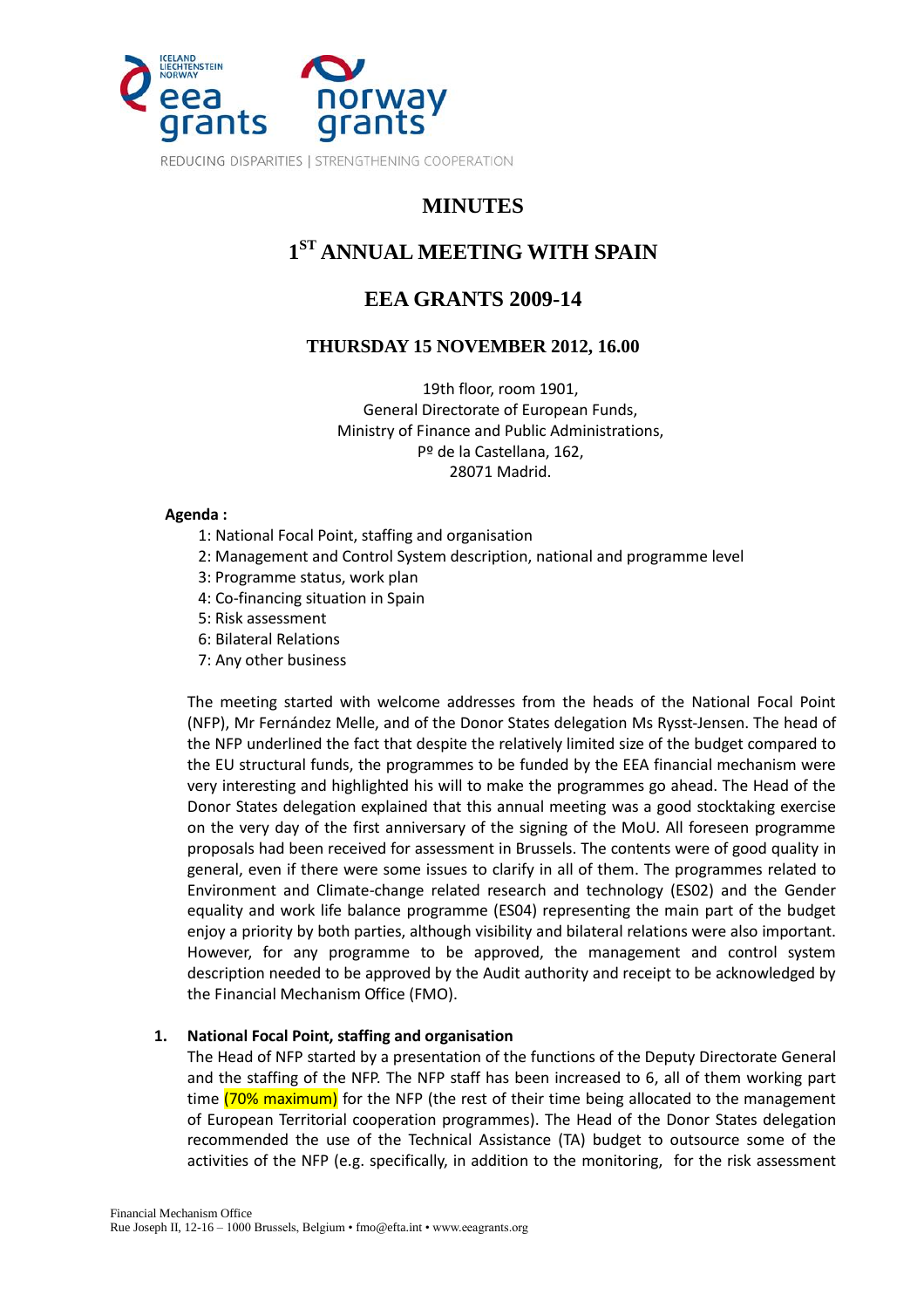and the drafting of the strategic report). As for the certifying and payment authority, the staff allocated to the EEA financial mechanism has been increased by 2.



On the issue of the submitted status report the Donors requested the Focal Point to rewrite the report. The report is incomplete and not in line with the reporting obligations. The Donors underlined the need to include and strengthen the description on risk, bilateral, programming and the work plan. The Focal Point was requested to complete and resubmit the status report to FMO before 01 January 2013. The Donors asked the Focal Point to consider outsourcing the work.

#### **Follow-up points:**

**Submission of a complete final status report by the NFP to the FMO by 1 January 2013**

#### **2. Management and Control System description**

The Donors delegation reaffirmed the fact that the submission of the description of the Management and Control System (MCS) at national level was required to approve the programme proposals. The third draft developed on the basis of examples provided by the FMO, had been submitted by the NFP to the FMO on 14 November. Two main points -relating to the existence of a separate bank account on one hand and to the payment delays on the other hand- are to be added to this description when the appropriate explanations and justifications are provided by the relevant authorities (Bank of Spain and Treasury). The FMO reminded the NFP that for both issues, the NFP needed to request exemptions to the regulations. Two separate requests including justifications for the exemptions are to be submitted as soon as possible, in parallel with the MCS description. The NFP indicated that the audit opinion on the MCS description should be provided within less than a month.

#### **Follow-up points:**

**Both delegations agreed to the following tentative planning, provided a full draft can be sent in the next days to the FMO and considered by the FMO as of sufficient quality and containing all necessary elements**

- **Submission of a complete final draft by NFP to FMO by 30 November 2012;**
- **Comments on the final draft by FMO by 07/12;**
- **Provision of a final draft by the NFP to the Audit authority by beginning of December 2012;**
- **Audit opinion provided by the end of December 2012/early January 2013.**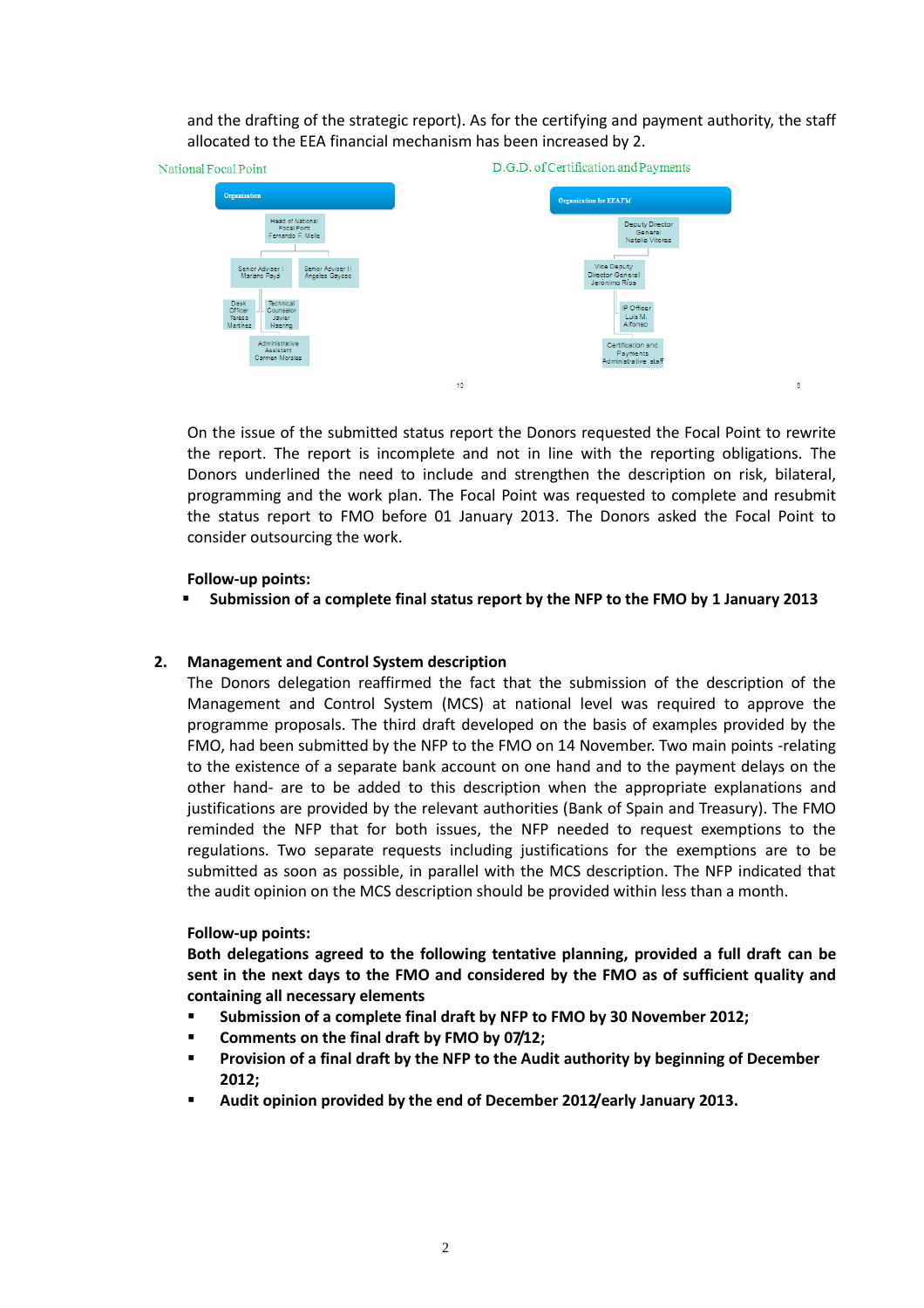#### **3. Programme Status, Work plan.**

The Donor State delegation urged the NFP to get involved in the overarching issues that cause delays and enter into a dialogue with the POs and FMO when needed and ensure swift provisions of additional information/replies to Request for Additional Information (RAI). The Financial Mechanism relies on the Focal Point to take a strong coordinating role and assisting POs in solving technical issues.

#### **ES 02: Environmental and climate-change-related research and technology**

The main open issue for this programme proposal is related to the Soft loan/grant set up. Furthermore, co-financing at programme level should be secured in such a way that loans should not foresee a reimbursement of this co-financing.

#### **ES 03: Funds for Non-Governmental Organisations**

The main issue still to tackle before this programme proposal should be considered as complete and send for approval to the Donors, is the way to address the possible conflict of interests of the programme operator and end beneficiaries. The co-financing levels to be provided at programme (10%) and project level (10%) should also be confirmed and the necessary letter(s) of intent provided.

#### **ES 04: Mainstreaming gender equality and promoting work-life balance**

A final implementation mechanism (budget reallocation, outsourcing, council of ministers approval for multi annual budgeting etc.) allowing for open calls and acceptable project duration should be proposed to the FMO by 30 November 2012. The implication of the choice of such implementation mechanism on the level of co-financing which could be provided at programme and project level should be clarified.

#### **ES 05: Conservation and revitalization of cultural and natural heritage**

Additional information on the predefined project (Centro Federico Garcia Lorca) proposed by the PO should be provided by the FMO to the Donors to allow for a proper assessment of the opportunity for such project. This additional information should specifically focus on its contents and the balance between hard and soft measures.

#### **ES 06: Promotion of diversity in culture and arts within European cultural heritage**

The programme proposal was submitted by the Embassy on 28 October 2012. The launching of this programme is linked, as it is the case for others, to the submission of the description of MCS. The programme should not have any absorption capacity since it takes place in a sector particularly touched by the current Spanish economic crisis.

#### **ES 07: Scholarships**

The lack of co-financing is the main issue to clarify before this programme, submitted long ago, could be approved. The FMO suggests co-financing to be sought at project level (institutional building activities). Confirmation of this possibility should be provided to the FMO by the PO and NFP by 30 November 2012.

#### **Follow-up points:**

The NFP should provide the FMO with the following information by 30/11.

- **ES04: identified implementation mechanism and confirmation of co-financing**
- **ES07: confirmation of co-financing**

The FMO should provide the Donors with the following information by 30/11:

**ESO<sub>5</sub>: additional information on balance soft/heard measures and content of predefined project**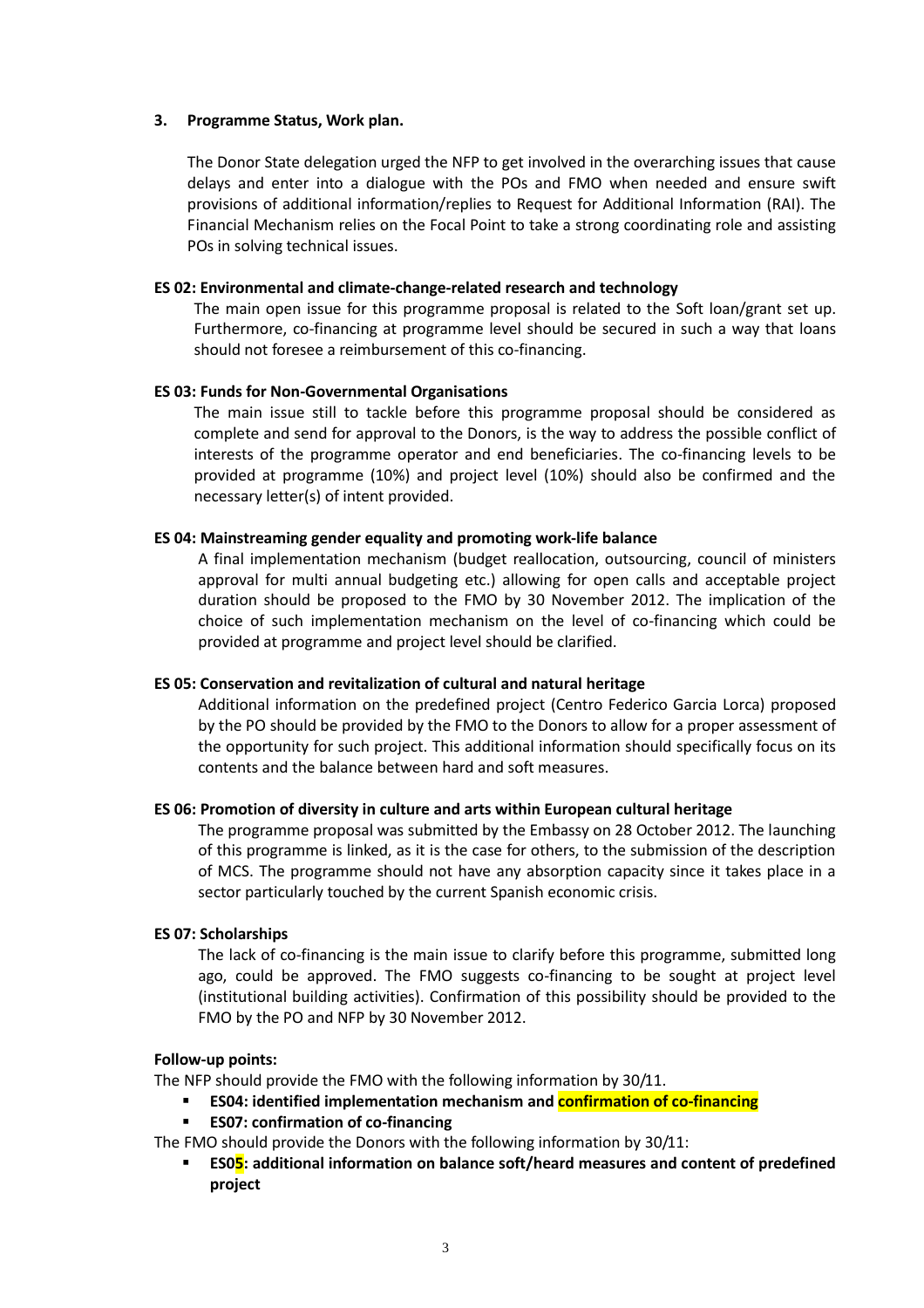#### **4. Co-financing situation**

 The Donors reiterated that if Spain cannot comply with the regulatory co-financing requirements at programme level, even for sectors where exceptions are foreseen in article 5.4 of the Regulation, official requests for deviation from the Regulation should be submitted by the NFP to the FMO.

The FMO will provide the NFP with a table summarising the project and programme cofinancing rates for each programme to assess whether a level of 15% of co-financing is provided at national level. The co-financing indicated in this table will have to be confirmed or amended by the NFP. Equal treatment of the Beneficiary States is an important feature of the cooperation and the possibility to deviate from the global level of co-financing of 15% cannot be considered by the Donors.

The FMO recommendation is to secure additional co-financing for two programmes:

o ES02: to secure programme level co-financing by ensuring that co-financing at programme level is not reimbursed through the reimbursement of loans. Co-financing at project level would raise issue of state aid.

o ES07: to ensure a minimum co-financing at project level from institutional capacity projects.

#### **Follow-up point:**

#### **The FMO will provide the NFP with a co-financing summary table by 07/12/2012.**

#### **5. Risk assessment**

The risk assessment elements provided by the NFP in the Status report should be further detailed. Information and advice has been and could be further provided by the FMO in this respect. Training courses are regularly organised by the FMO and the NFP is encouraged to send its staff to these training seminars.

#### **6. Bilateral Relations**

A draft work-plan incorporating priorities agreed by the donors and by the beneficiary state was provided by the FMO to the NFP on 12/11. It will be further discussed during a separate follow-up meeting on 16/11. The donors highlighted the fact that this WP can be adapted to upcoming needs and can therefore easily be amended.

## **7. Any Other Business**

Information was provided on the following issues:

- *Technical Assistance (TA) Agreement*: the TA agreement has been signed by the donors and should shortly be with the NFP for signature. The advance payment will then be transferred by the FMO so that payments can be made by the NFP (Innovation Norway, Embassy of Norway).
- *Communication strategy:* A revised version of the communication strategy has been sent by the NFP to the FMO and should be analysed before it is officially submitted to the donors.
- *Memorandum of Understanding (MoU):*
	- The Amendment to Annex A of the MoU was formally agreed by the Beneficiary State and the Donors: a revised Annex A together with a letter will soon be sent to the NFP.
	- The amendments to Annex B of the MoU have been approved by written procedure by the Donors; The Head of the Donor States delegation provided a copy of the approval letter to the Head of the NFP.

#### **Follow-up points:**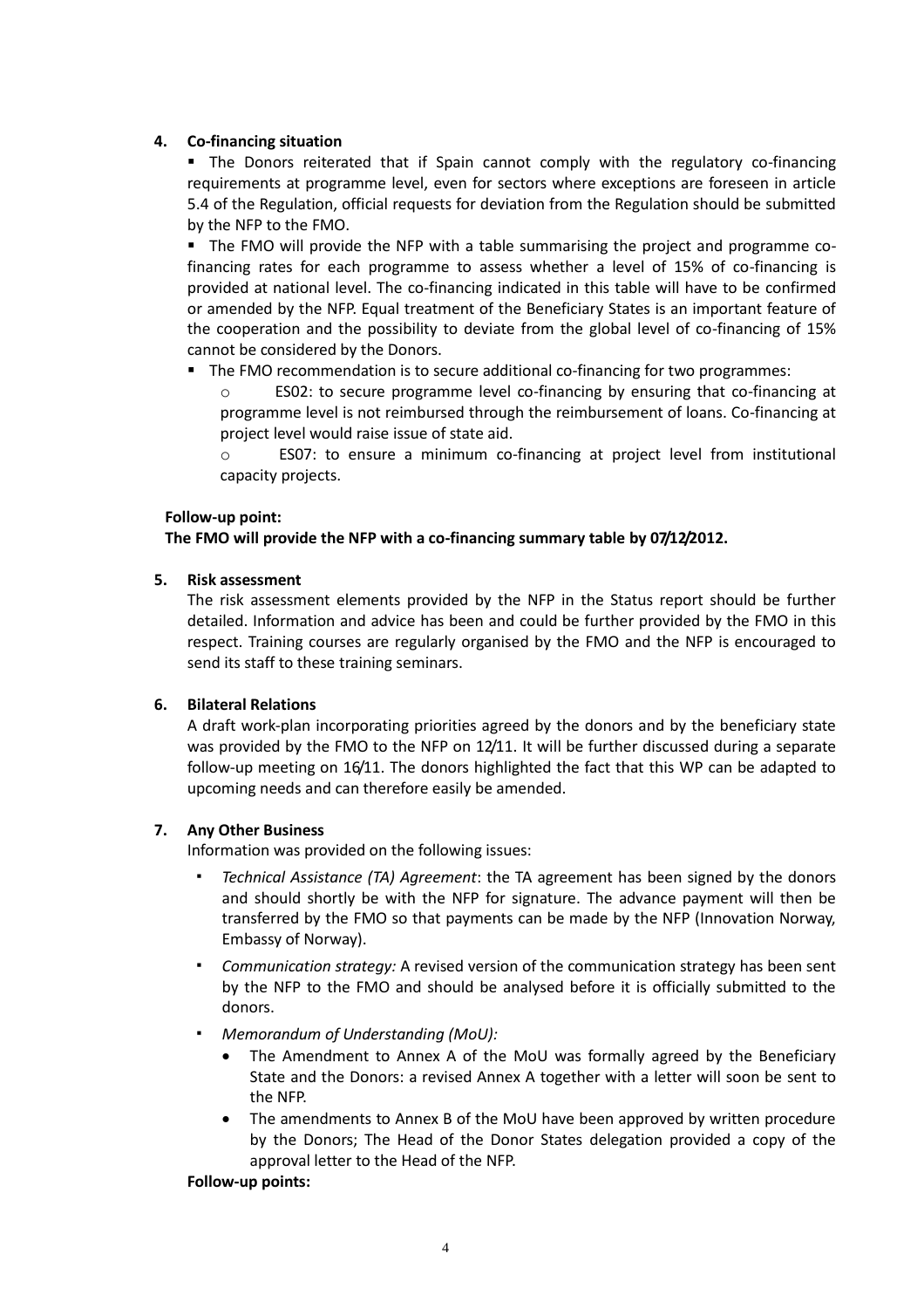- **Original TA agreement sent to the NFP for signature**
- **Feedback on the communication strategy to be provided by 05/12/2012**
- **Exchange of letters on Annex A to be initiated by PMO**

#### **ANNUAL MEETING FOLLOW- UP POINTS**

| <b>Topic</b>             | <b>Action</b>                        | <b>Actor</b>     | <b>Deadline</b> |
|--------------------------|--------------------------------------|------------------|-----------------|
| <b>Management</b><br>and | Final draft to be sent to FMO        | <b>NFP</b>       | 30/11/2012      |
| control<br>system        |                                      |                  |                 |
| description              |                                      |                  |                 |
|                          | Comments                             | <b>FMO</b>       | 07/12/2012      |
|                          | Submission to Audit authority        | <b>NFP</b>       | 10/12/2012      |
|                          | Audit opinion                        | Audit authority  | 10/01/2013      |
| <b>Programme ES04</b>    | Information<br>the<br>on             | <b>NFP</b>       | 30/11/2012      |
|                          | mechanism<br>Implementation          |                  |                 |
|                          | identified sent to FMO               |                  |                 |
| <b>Programme ES05:</b>   | Memorandum on the contents           | <b>FMO</b>       | 30/11/2012      |
|                          | and balance between soft and         |                  |                 |
|                          | hard measures of the predefined      |                  |                 |
|                          | projects sent to the Donors          |                  |                 |
| <b>Programme ES07</b>    | Information on confirmed level of    | <b>NFP</b>       | 30/11/2012      |
|                          | co-financing to be sent to FMO       |                  |                 |
| <b>Co-financing</b>      | Co-financing<br>table<br>to<br>be    | <b>FMO</b>       | 07/12/2012      |
|                          | submitted<br><b>NFP</b><br>to<br>for |                  |                 |
|                          | confirmation/amendment               |                  |                 |
| <b>TA agreement</b>      | Signed agreement sent to NFP for     | N/A              | N/A             |
|                          | signature                            |                  |                 |
| <b>Communication</b>     | To be commented upon before          | Norwegian        | 05/12/2012      |
| strategy                 | submission to the donors             | Embassy in Spain |                 |
|                          |                                      | and FMO          |                 |
| <b>Status report</b>     | Submission of a complete final       | <b>NFP</b>       | 01/01/2013      |
|                          | status report to the FMO             |                  |                 |
| Amendment to the         | to be confirmed by an exchange       | <b>FMO</b>       | 30/11/2012      |
| <b>MoU</b>               | of letter                            |                  |                 |

#### **8. Meeting on bilateral relations WP 16/11**

Based on a working document developed by the FMO, an agreement was reached on the priorities, budget allocations and activities. Further elements related to project selection and reporting were discussed. A draft Work plan will be provided by the FMO by 30 November to the Donors and to the NFP.

| <b>Topic</b>     | <b>Action</b>                     | Actor | <b>Deadline</b> |
|------------------|-----------------------------------|-------|-----------------|
| <b>Work Plan</b> | Final draft approved by Donors to | FMO   | 30/11/2012      |
|                  | be sent to NFP                    |       |                 |